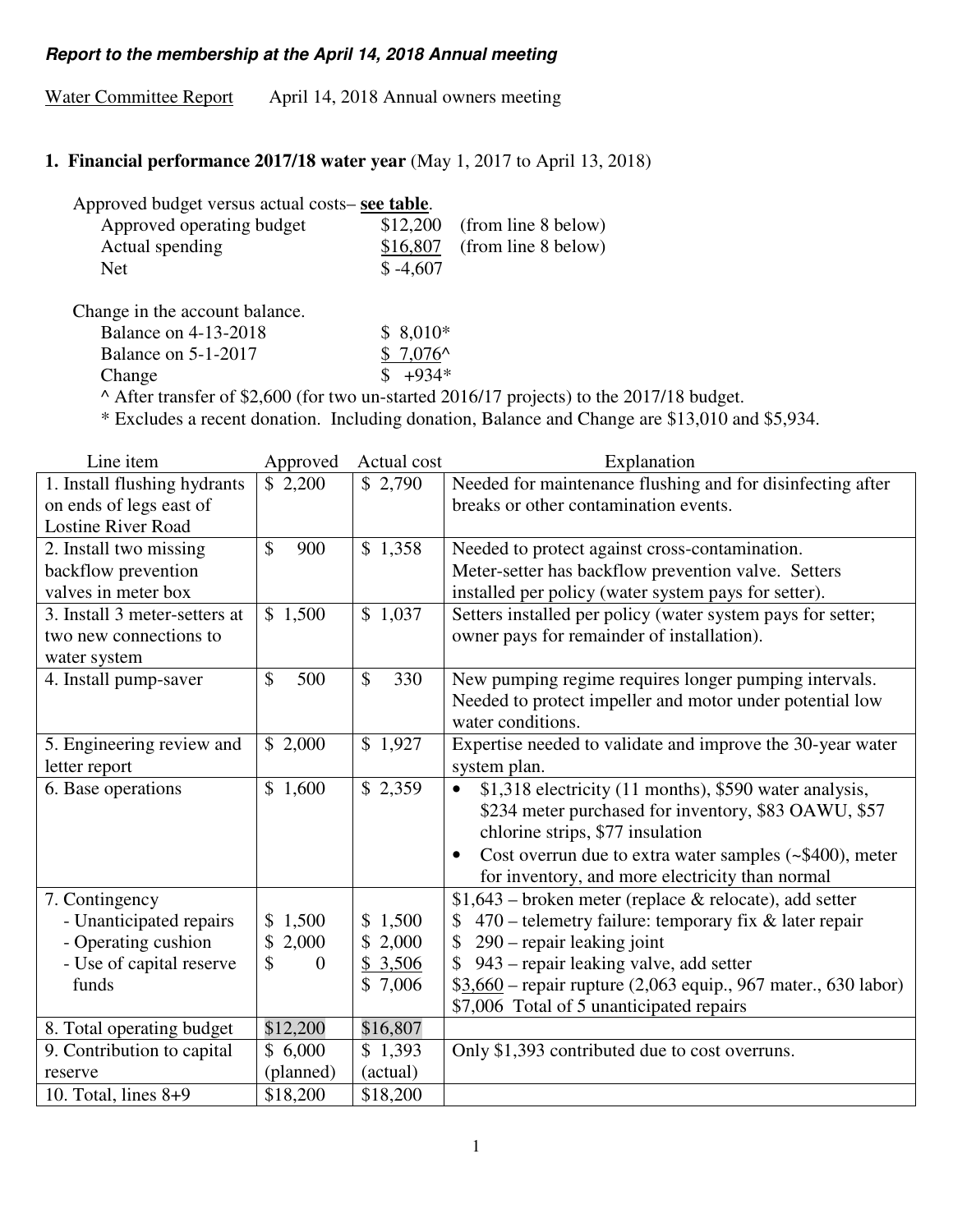\$342 overrun on group of planned projects, \$759 overrun on base operations, \$3,506 overrun on contingency.

# **2. 30-Year Water System Plan**

- A draft plan was delivered to the Board one year ago. Revisions for a final plan have been made.

- The purpose of the Plan is to provide analysis and long-term planning that ensures the water system has adequate resources to maintain, operate, and improve the water system.

- The primary area of revision in the past year was further analysis of potential capital improvement projects that address water system vulnerabilities.

- Second well.
	- o Risk: low/medium. Action status: purchase automated data collection system (\$1,100) and continue to collect data.
	- o A final report on adequacy of the well was submitted to the Board (attached).
	- $\circ$  ~ \$35,000
- 10,000 gallon tank.
	- o Risk: medium. Action status: wait and see what happens.
	- $\circ$  Reversed course of action due to cost estimate from J-U-B Engineers of \$61,000 plus \$14,000 for interest on 10-year \$50,000 loan.
- Replace the remaining portion of the main from the well to the Tamarack-LRR intersection.
	- o Risk: high. Action status: be prepared for another break and accumulate money for replacement.
	- o At pump start-up there is 156 psi at the junction of the old 160 psi pipe and the 235 psi pipe installed in February.
	- $\circ$  ~\$45,000 to replace ~1,700 feet with higher psi pipe so the maximum pressure at junctions of old and replaced pipe is ~140 psi.
	- o As a first step, buy and store 300 feet of pipe (\$2,000) to minimize the length of a water outage in the event of another break. When budget allows in future, install the pipe (\$8,000).

# **3. Approved budget and rates for 2018/19 water year** (April 14, 2018 to April 2019)

| Line item                    | Budgeted cost        | Justification                                                           |
|------------------------------|----------------------|-------------------------------------------------------------------------|
| 1. Complete repair of Feb.   | \$1,600              | Repair meter in well house and reconnect main to fire hydrant. Repairs  |
| water main rupture           |                      | were deferred to allow rapid re-establishment of water supply.          |
| 2. Water level sensor and    | \$1,100              | Recommended by experts to record water level during twice monthly       |
| automated data recording     |                      | well drawdown and recovery tests.                                       |
| system                       |                      |                                                                         |
| 3. Telemetry relay or better | \$1,000              | Have dealt with several years of 20+ telemetry system loss-of-          |
| antennas                     | prelimin.            | communication events per year. Reservoir was nearly drained twice in    |
|                              | estimate             | the last 6 months due to loss of communication events.                  |
| 4. Repair of valve at NW     | \$1,000              | Broken valve mount causing difficulties.                                |
| corner of Tamarack Road      |                      |                                                                         |
| 5. Pipe purchase             | \$2,000              | To minimize the length of a future water outage when the next break     |
|                              |                      | occurs on the leg between well and Tamarack-LRR intersection.           |
| 6. OAWU-recommended          | $\mathcal{S}$<br>200 | From written report of 3-hour site visit by Oregon Association of Water |
| improvements                 |                      | Utilities.                                                              |
| 7. Base operations           | \$2,000              | Electricity, water analysis, OAWU dues, misc. supplies                  |
| 8. Emergencies               | \$3,000              |                                                                         |
| 9. Total operating budget,   | \$11,900             |                                                                         |
| lines $1$ to $8$             |                      |                                                                         |
| 10. Capital reserve          | \$7,000              |                                                                         |
| annual contribution          |                      |                                                                         |